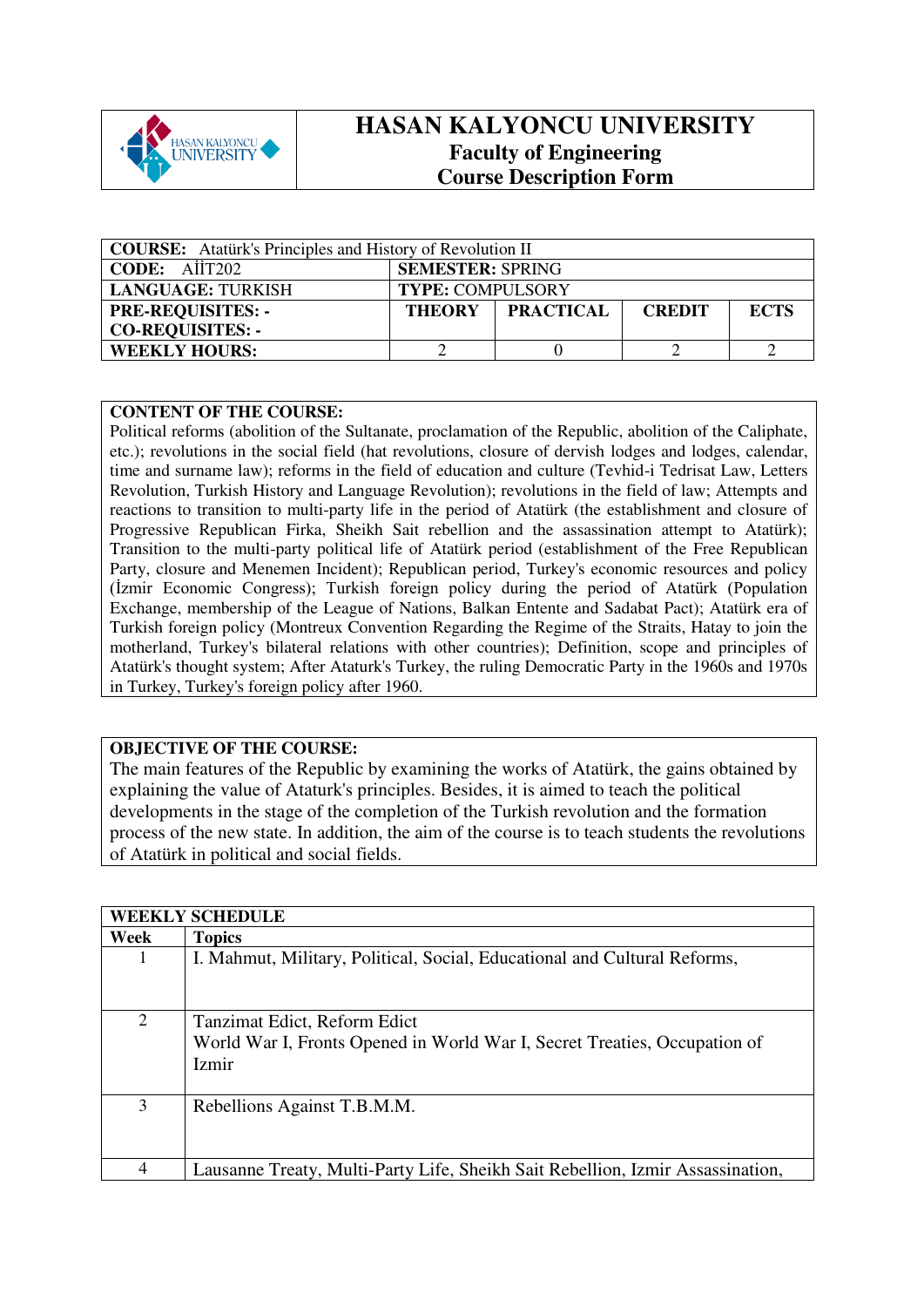|    | Menemen and Dersim Events, Atatürk's Foreign Policy, Principles of Atatürk                                                                    |
|----|-----------------------------------------------------------------------------------------------------------------------------------------------|
| 5  | Culture and Civilization of the Republican Era, Works of Atatürk, Firsts in<br>Atatürk's Era                                                  |
| 6  | XX. World at the beginning of the 20th century, Union of Soviet Socialist<br>Republics (USSR), Basmacı Movement                               |
| 7  | Midterm                                                                                                                                       |
| 8  | The World Between Two Wars, Turkish Foreign Policy in Atatürk Period (1932-<br>1938)                                                          |
| 9  | II. World War II $(1939-1945)$ , War Years                                                                                                    |
| 10 | II. End of World War II in Europe, End of War in Pacific, Effects of War, Human<br><b>Rights Violations</b>                                   |
| 11 | Years of war in Turkey, Turkey Cold War Era, Organization of the blocks, the<br>Economic and Social Council of the Order by the Soviet model, |
| 12 | World in the Cold War Period, Softening Period, Coexistence in Peace                                                                          |
| 13 | The Arab-Israeli War, The Place of Oil in International Politics                                                                              |
| 14 | World in the softening period, Turkish foreign policy                                                                                         |

**TEXTBOOK:** "1. Kemal Atatürk, Nutuk I, II, III, İstanbul, 1967. 2. Atatürk İlkeleri ve İnkılap Tarihi I, II, III, Yüksek Öğretim Kurulu Başkanlığı Yayınları, Ankara, 1990. 3. Mehmet Alpargu-İsmail Özçelik-Nuri Yavuz, Atatürk İlkeleri ve İnkılap Tarihi, Ankara, 2003. 4. Atatürk maddesi, İslam Ansiklopedisi, Millî Eğitim Bakanlığı, Ankara, 1990. 5. Atatürk İnkılabı, Kültür Bakanlığı, Ankara, 1990. 6. Atatürkçülük, I, II, III, Genelkurmay Başkanlığı, Ankara, 1983. 7. Ergün Aybars, Türkiye Cumhuriyeti Tarihi I, İzmir, 1987. 8. Meclis-i Mebusan Zabıt Cerideleri 9. Türkiye Büyük Millet Meclisi Zabıt Ceridesi **REFERENCE BOOKS:** 

| <b>EVALUATION SYSTEM:</b>    |                 |                |
|------------------------------|-----------------|----------------|
| <b>IN-TERM STUDIES</b>       | <b>QUANTITY</b> | PERCENTAGE (%) |
| Midterm Exam                 |                 | 40             |
| <b>Homework</b>              |                 |                |
| Laboratory works             |                 |                |
| Quiz                         |                 |                |
| Final Exam                   |                 | 60             |
| <b>TOTAL</b>                 | ∍               | 100            |
| <b>CONTRIBUTION OF</b>       |                 | 40             |
| <b>INTERM STUDIES TO</b>     |                 |                |
| <b>OVERALL GRADE</b>         |                 |                |
| <b>CONTRIBUTION OF FINAL</b> |                 | 60             |
| <b>EXAMINATION TO</b>        |                 |                |
| <b>OVERALL GRADE</b>         |                 |                |
| <b>TOTAL</b>                 | ↑               | 100            |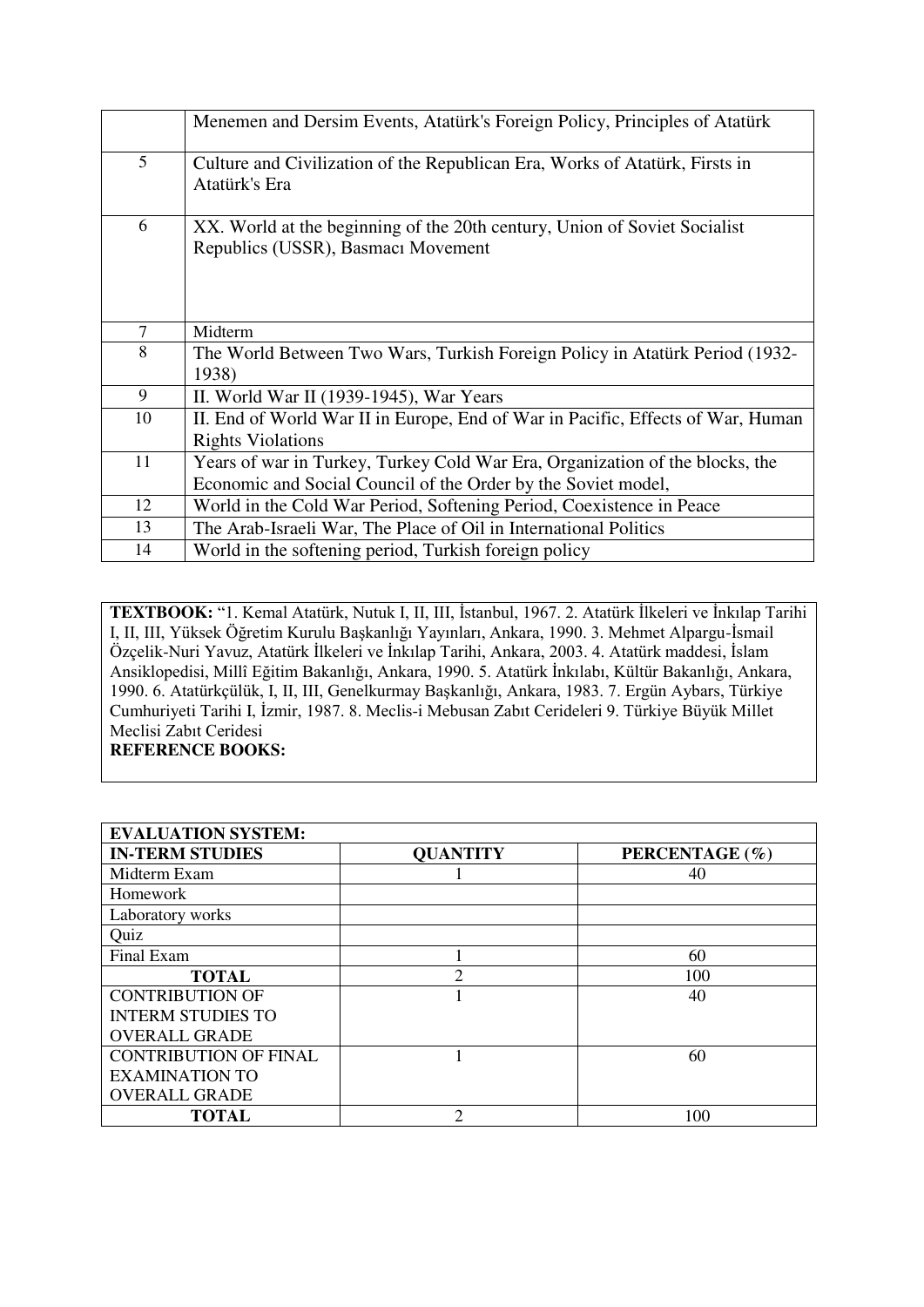| <b>COURSE CATEGORY:</b>        | PERCENTAGE (%) |
|--------------------------------|----------------|
| Mathematics and Basic Sciences |                |
| Engineering                    |                |
| <b>Engineering Design</b>      |                |
| Social Sciences                | -00            |

| <b>TABLE OF ECTS / WORKLOAD:</b>                           |                 |                             |                          |
|------------------------------------------------------------|-----------------|-----------------------------|--------------------------|
| <b>Activities</b>                                          | <b>QUANTITY</b> | <b>Duration</b><br>(Hour)   | <b>Total</b><br>Workload |
| <b>Course Duration</b>                                     | 13              | 2                           | 26                       |
| Hours for off-the-classroom study (Pre-study,<br>practice) | 14              | 2                           | 28                       |
| Laboratory works                                           |                 |                             |                          |
| Mid-term                                                   |                 | $\overline{2}$              | 2                        |
| Final examination                                          |                 | $\mathcal{D}_{\mathcal{L}}$ | $\overline{2}$           |
| Homework                                                   |                 |                             |                          |
| Quiz                                                       |                 |                             |                          |
| <b>Total Work Load</b>                                     |                 |                             | 58                       |
| <b>Total Work Load / 30</b>                                |                 |                             | 1.93                     |
| <b>ECTS Credit of the Course</b>                           |                 |                             | $\mathbf{2}$             |

|                                              | PO <sub>1</sub>                                | PO <sub>2</sub> | <b>PO3</b> | PO <sub>4</sub> | <b>PO5</b> | <b>PO6</b> | <b>PO7</b> | PO <sub>8</sub> | PO <sub>9</sub> | <b>PO10</b> | <b>PO11</b> |
|----------------------------------------------|------------------------------------------------|-----------------|------------|-----------------|------------|------------|------------|-----------------|-----------------|-------------|-------------|
| LO1                                          |                                                |                 |            |                 |            |            |            |                 |                 |             |             |
| LO2                                          |                                                |                 |            |                 |            |            |            |                 |                 |             |             |
| <b>LO3</b>                                   |                                                |                 |            |                 |            |            |            |                 |                 |             |             |
| PO: Program Outcomes   LO: Learning Outcomes |                                                |                 |            |                 |            |            |            |                 |                 |             |             |
|                                              | Values: 0: None   1: Low   2: Medium   3: High |                 |            |                 |            |            |            |                 |                 |             |             |

| <b>INSTRUCTOR(S):</b>         | Murat Erkoc |
|-------------------------------|-------------|
| <b>FORM PREPARATION DATE:</b> | 22.05.2019  |

| <b>LEARNING OUTCOMES OF THE</b><br><b>COURSE:</b>           | <b>PROGRAM OUTCOMES:</b>                                 |
|-------------------------------------------------------------|----------------------------------------------------------|
|                                                             | PO1: Adequate knowledge in mathematics, science          |
| <b>LO1:</b> General information about the recent history of | and engineering subjects pertaining to the relevant      |
| Turkey, the required experience about the                   | discipline; ability to use theoretical and applied       |
| development of democracy in Turkey, the Republic of         | knowledge in these areas in complex engineering          |
| Turkey, to have knowledge about the basic principles        | problems.                                                |
| and philosophy of the organization.                         | <b>PO2:</b> Ability to identify, formulate, and solve    |
|                                                             | complex engineering problems; ability to select and      |
| <b>LO2</b> : Gain a general knowledge about the 20th        | apply proper analysis and modeling methods for this      |
| century world, important international developments         | purpose.                                                 |
| and decisive developments affecting today, so they          | PO3: Ability to design a complex system, process,        |
| will have general information about the conditions          | device or product under realistic constraints and        |
| that prepare the period.                                    | conditions, in such a way as to meet the desired result; |
|                                                             | ability to apply modern design methods for this          |